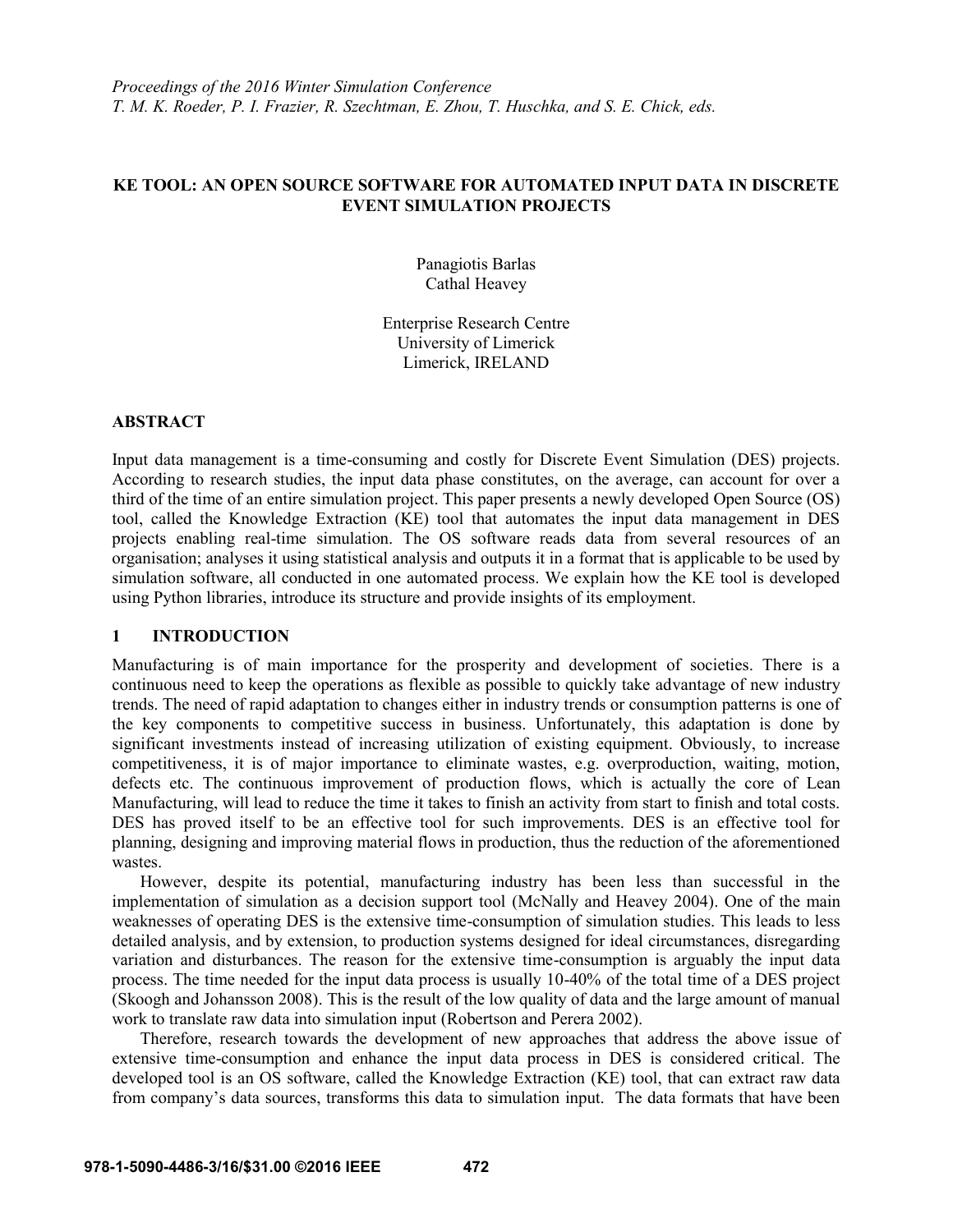implemented are an XML (Extensible Markup Language) format that obeys the CMSD (Core Manufacturing Simulation Data) specification, a spreadsheet format, a data format that follows the Simul8 XML specification and a JSON (JavaScript Object Notation) format that follows the JSON API (Application Programming Interface) developed for exchanging DES data. The KE tool is part of an OS simulation based decision support platform developed within the FP7 project titled "Decision support in Real-time for Efficient Agile Manufacturing" (DREAM, http://dream-simulation.eu/), (Heavey et al. 2014).

The developed approaches targeting the automation of the input data process in DES projects are introduced in section 2. In the next section the description of the rationale behind the selection to build the tool in Python and utilize the Rpy2 library is given. Section 4 presents a description of the KE tool concept. Next we demonstrate the applied means and techniques to verify the KE tool's code and facilitate a consistent development. Section 6 presents an overview of three case studies that implement the tool. This paper ends presenting conclusions and future work.

#### **2 LITERATURE REVIEW**

We started our work by conducting a literature review in the input data process in DES projects (Barlas and Heavey 2016). In this section we briefly present the main studies in this area. Robertson and Perera (2002) realizing that the data collection is a tremendously time consuming process due to the manual orientation of the task, they stated that a potential automation of data collection process would be extremely beneficial.

Robertson and Perera (2002) described four different methodologies to input the required data to DES projects. The first two methodologies contain the manual involvement mainly in the collection of the simulation data, whilst the last two methodologies consist of automated steps. The third approach is based on an intermediary database that is connected to Corporate Business System (CBS) applications (e.g. ERP, MRP, CAD systems), with the intermediary database connected to a DES models. If the intermediary database integrates with the CBS, manual effort and errors can be dramatically reduced. In the fourth methodology, the model directly collects data from the CBS through an interface. By studying the literature the designed tools are mainly developed similar to the third methodology.

An example application is the Ford Assembly Simulation Tool (FAST) which is designed to build a WITNESS simulation model of powertrain assembly line from shop floor data from an Excel spreadsheet (Winnell and Ladbrook 2003). A set of VBA macros are embedded with an Excel file in order to generate and import simulation data file to the Lanner WITNESS software. The transmitted file from FAST has all required attributes to run simulation experiments. Moreover, it commands WITNESS to build customized machines with different behavior remotely by using the WITNESS Command Language (WCL).

Aufenanger et al. (2010) described the development of an application called Machine Data Acquisition (MDA) in order to enhance the material flow simulator d3FACT insight with a flexible interface for the adoption of machine data. They used the Devices Profile for Web Services (DPWS) for collection of raw data from manufacturing resources such as conveyor belts and machines. DPWS enables collection of raw data, which is then stored in a database called MDA database. Moreover the MDA application also includes algorithms for processing the raw data to provide as input to a  $d<sup>3</sup>FACT$  insight simulation model. The paper demonstrates the successful accomplishment of real-time simulations using the application in a test implementation in a laboratory environment.

The Generic Data Management Tool (GDM-Tool) was presented by Skoogh et al. (2012) to enable automated data input and analysis management. In addition to data management, the GDM-Tool also exports an interoperable file to a simulator according to the Core Manufacturing Simulation Data (CMSD) standards. The GDM-Tool extracts data from various databases with different internal data structures allowing reuse of connections to databases and the pre-configured data from prior used simulation input data. The software operates by associating a sequence of small plug-ins together for execution.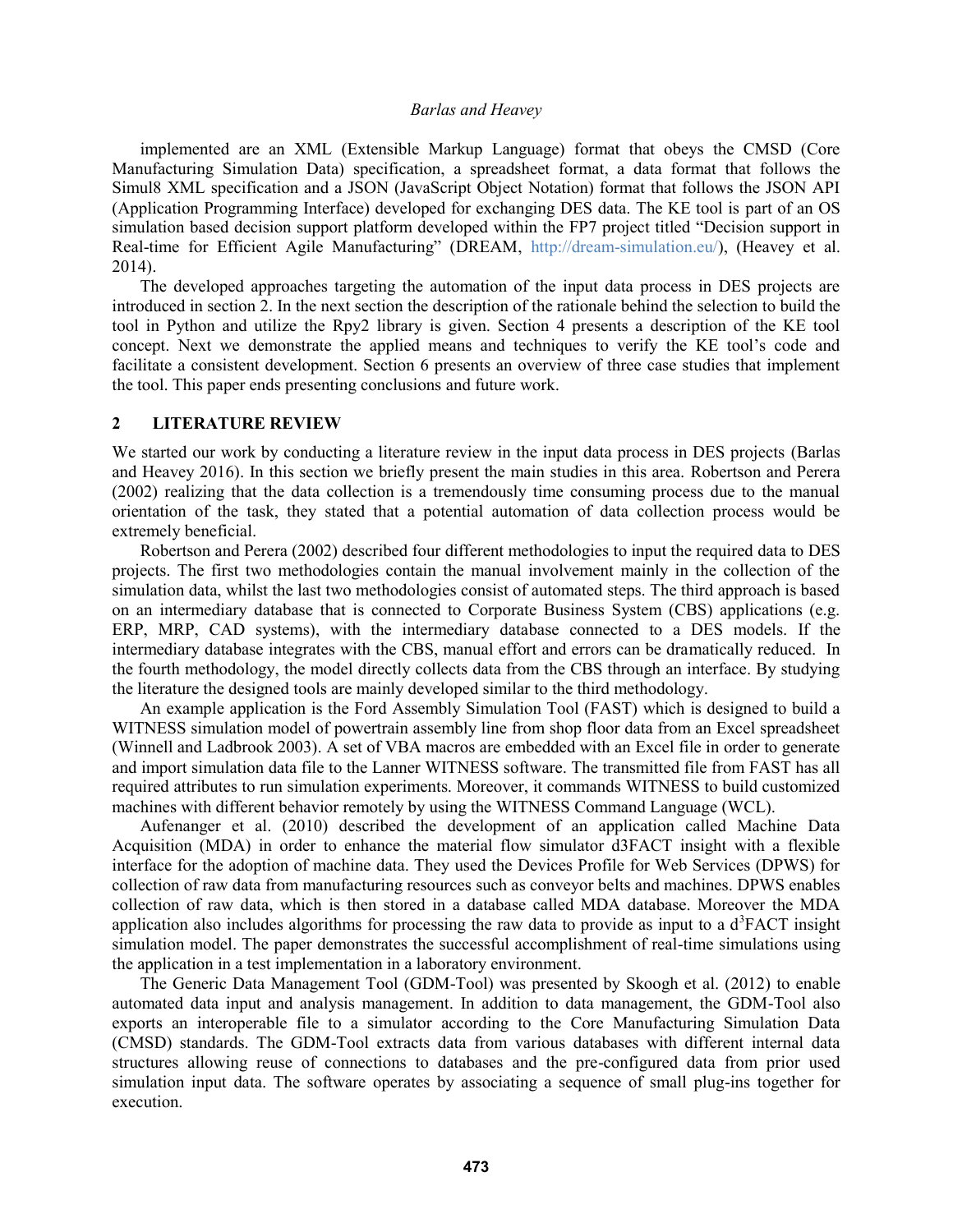In their work towards the automated data collection focusing especially on SMEs (Small and Medium-sized Enterprises), Byrne et al. (2013) proposed a software adapter that integrates with data sources and/or fills data gaps using a data generator. This paper reports that the Cloud based solution allows SMEs to benefit from DES with decreased complexity leading to a low cost with higher result accuracy and validity.

The proposed concept with the use of the KE tool has the following unique characteristics:

- Publicly available OS tool, ready to be applied by simulation modelers.
- Ability to provide tailored solutions through the easily customizable features of the tool.

## **3 RPY2 AND OTHER PYTHON LIBRARIES**

The second step, after the literature review, in our study was to perform a survey of OS data science tools. The main purpose of this study (Barlas, Lanning, et al. 2015) was to identify the most appropriate tool that would be the base for the development of the KE tool. Searching both on web and academic publications 70 OS data science tools revealed. In order to assess them, we defined different criteria under four group characteristics. These were:

- **General Characteristics** such as the type, the domain, the language used to develop the tool, the license released and the operating system. These are characteristics that may affect a user's decision on what is the most appropriate tool for their needs.
- **Project Activity** given that some packages may be more active having more frequent updates than others, provide more organized means of documentation than others etc.
- **Operational Characteristics** which define elements such as input data formats supported and manner of interaction as some may require or support more interaction with the user than the other others.
- **Data Mining Characteristics** different tools may execute different data mining tasks and use different data mining methods to achieve their goals.

This study resulted to a range of interesting points. First of all, the number of identified projects indicates that there is enormous interest in the OS area. Another interesting outcome is that five tools across the evaluation stood out among the others; RapidMiner, R, Weka and two Python libraries RPy2 and Scikit-learn. These tools offered the widest variety of data analysis tasks compared to others. In addition they exhibited good operational characteristics and remarkable project activity characteristics. It's interesting to note that RapidMiner incorporates R and Weka through extensions, providing learning schemes, models and algorithms from these two tools' scripts.

There are two choices to engineer an OS software, i) develop a new tool; ii) use an already available tool. From the five tools (RapidMiner, R, Weka and two Python libraries RPy2 and Scikit-learn) that stood out among the others, RPy2 is a Python based data analysis project and has been the software that we selected to base our development upon. Having an interface between both languages to benefit from the libraries of one language while working in the other appeared desirable. RPy2 has an active community of users and documentation is adequate providing to understand concepts and examples.

The main reason that we decided to use RPy2 was the fact that it is written in Python. Apart from RPy2, other Python libraries have been also used for specific purposes, e.g. pyodbc (https://code.google.com/p/pyodbc/) library has been applied in order to connect to databases. The versatility of Python and the variety of Python libraries have been a significant asset. Python has features that enhance the coding of a program for a user with software skills. It offers a range of attributes and methods for efficient list processing. The drawback is that Python, as a programming language, is slower than static languages such as C++ or Java. Another identified downside by a minority of users is that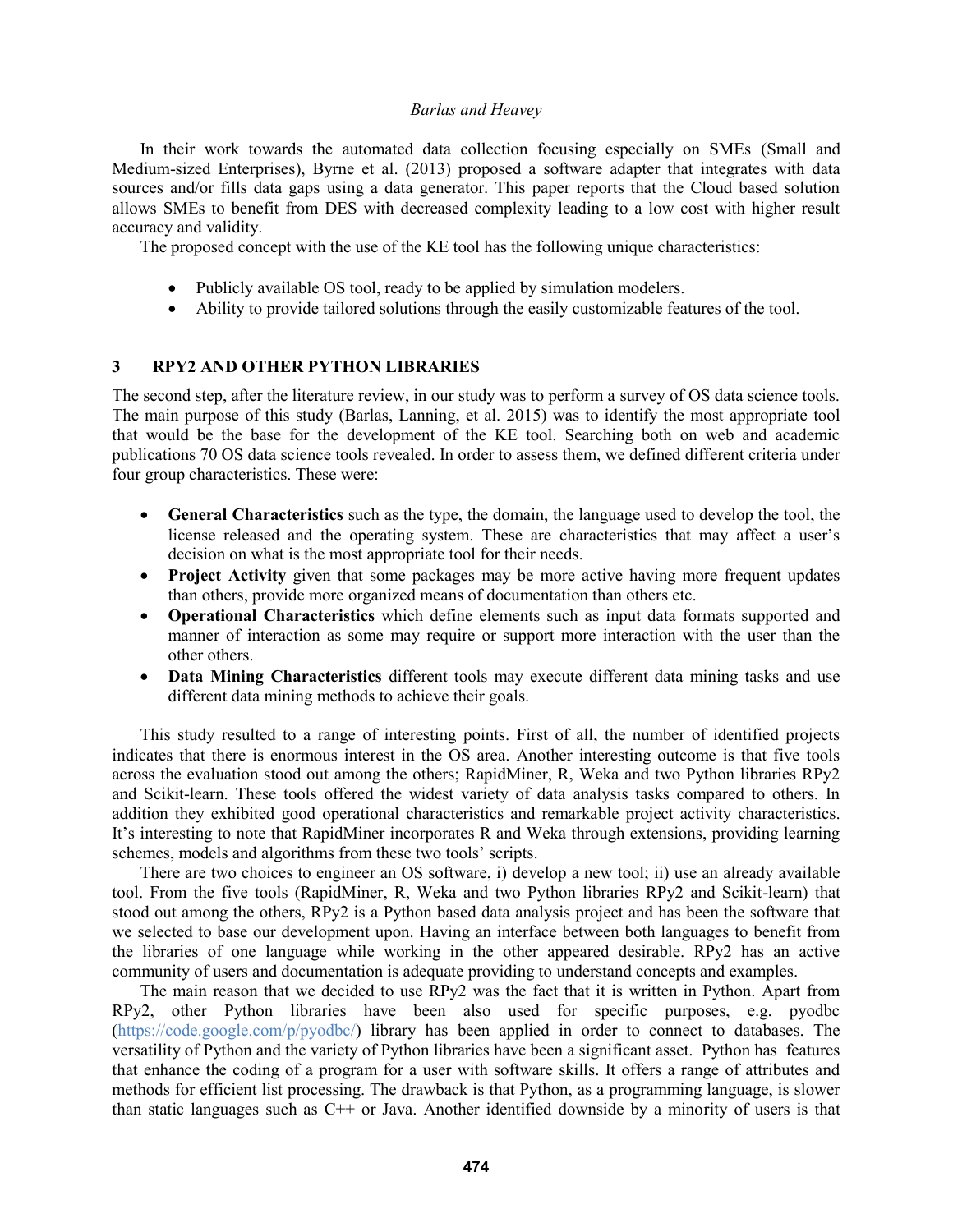these Python libraries demand basic programming abilities in order to be used. However, the majority of users that follow the OS movement have basic programming abilities which reduce the impact of this drawback.

## **4 THE KE TOOL**

In this section we describe how the KE tool is developed and how it can be applied to facilitate the IDM process in DES applications. At the beginning we describe the design and next we present the architecture. We continue by giving more details about the KE tool objects.

#### **4.1 Design**

Skoogh and Johansson (2008) focus on what they define input data management (IDM). IDM is described as "the whole process of arranging quality guaranteed, and simulation modified, depiction of all relevant input data factors for simulation models. This includes identifying relevant input parameters, collecting all information required to represent the parameters as appropriate simulation input, converting raw data to a quality assured representation, and documenting data for future reference and re-use". The IDM process starts with the collection of raw data and ends with providing processed data as useful information to a simulation model.

The KE tool design is inspired by the definition of IDM (Skoogh and Johansson 2008). The main scope behind the KE tool's design is to offer objects, i.e. classes containing code, which cover the three stages of the IDM process in DES projects. Therefore, the KE tool consists of three main components that represent the three stages. The three main components of the tool called:

- Data extraction;
- Data processing;
- Output preparation.

The user by applying the KE tool gets prefabricated objects from the three components which he or she is able to connect as black boxes in order to form the input data model. Since the outcome of the tool is a neutral file format with meaningful simulation information the KE tool can be connected to any simulation engine this requires either the adoption of the specific file format used by the simulation engine, e.g. SIMUL8 (http://www.simul8.com/) uses a schema developed in XML, called SIMUL8 XML, or the development of a translator between the KE tool's exported file format and the simulation engine.

## **4.2 Architecture**

The KE tool architecture is illustrated in Figure 1. The architecture consists of three layers. The core consists of pre-existing technology that includes Python, RPy2 and other Python libraries like pyodbc that is used to import data from a database or xlrd and xlwt (http://www.python-excel.org/) that allow reading from and writing into spreadsheet (xls) format. It is essential to report that the KE tool controls all these dependencies. Therefore a modeler with a computer able to run Python can install the KE tool and its dependencies at once.

After the first layer there is the layer of abstract KE tool components. This layer includes the three main components (Data extraction; Data processing; Output preparation). Data extraction is a grouping that includes the developed objects used to import data to the KE tool, so the component itself is not used by the tool. The same happens with the other three components. The next level consists of the KE tool objects, which are used to form the KE tool model. These objects act like black boxes; by the term "black box" we mean that the user by simply calling this object gets the desired outcome without requiring any coding amendments.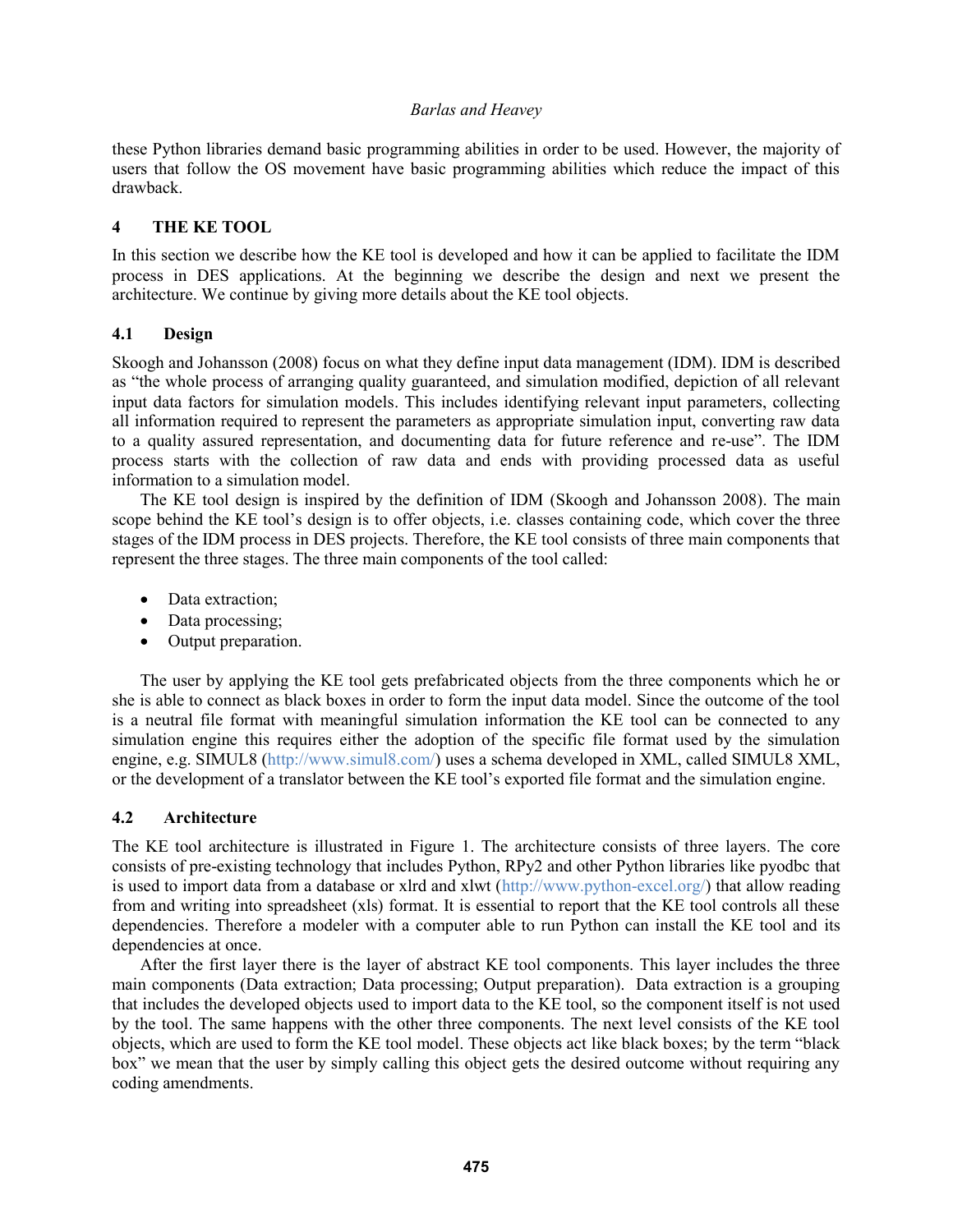



Figure 1: Schematic figure showing the KE tool architecture.

The KE tool was developed so that it is modular, extensible, OS and flexible. Every object has its own attributes encapsulated in its code and outputs its results when is called to be executed. The set of these objects is the core of the KE tool. These objects give the basic guidelines of how the tool is structured. More information about the developed objects is available in GitHub (https://github.com/nexedi/dream/tree/master/dream/KnowledgeExtraction). The repository contains developed documentation, objects and different examples. The code kept under version control with Git (http://git-scm.com/), which the user can clone and work with the different versions of the code through the project repository in GitHub.

## **4.3 The KE tool Main Script**

The tool is built in such a way that the data input, the processing of this data and the output preparation, are conducted by either one script or several scripts in a row, depending on how many objects are required in a given case. We refer to these scripts as "main script". The main script is the only one to be changed in order to read data from different files and transform the raw data in order to be handled by the Data processing objects of the tool. The objects of the above three components can be connected as "black boxes" in order to form the main script. Therefore, this main script calls different objects in order to give as an output the actual selected data exchange file format, updated with the processed data. In this way there is the possibility for a developer to configure the main script so that it reads data from a Graphical User Interface (GUI) or a company's data resource. As a prerequisite for the configuration of the tool is the existence of operational data in a format that can be extracted. The KE tool main script performs the following generic operations:

- 1. Imports the needed objects in order to run the main script;
- 2. Calls the Data Extraction objects in order to input the data to the tool;
- 3. From the imported data select the required data and put them in separate lists;
- 4. Calls the Data pre-processing objects (if needed) in order to perform the required preprocessing to the data sets;
- 5. Calls the Data processing objects in order to conduct the required processing to the data sets;
- 6. Calls the Output preparation objects to export the already processed data to the selected file.

The KE tool main script is different from the other developed objects, so modelers may form their own main script based on their needs, which may constitute an interface with other software, e.g. a drag and drop GUI or an Excel spreadsheet. The KE tool main scripts can also be part of Python code similar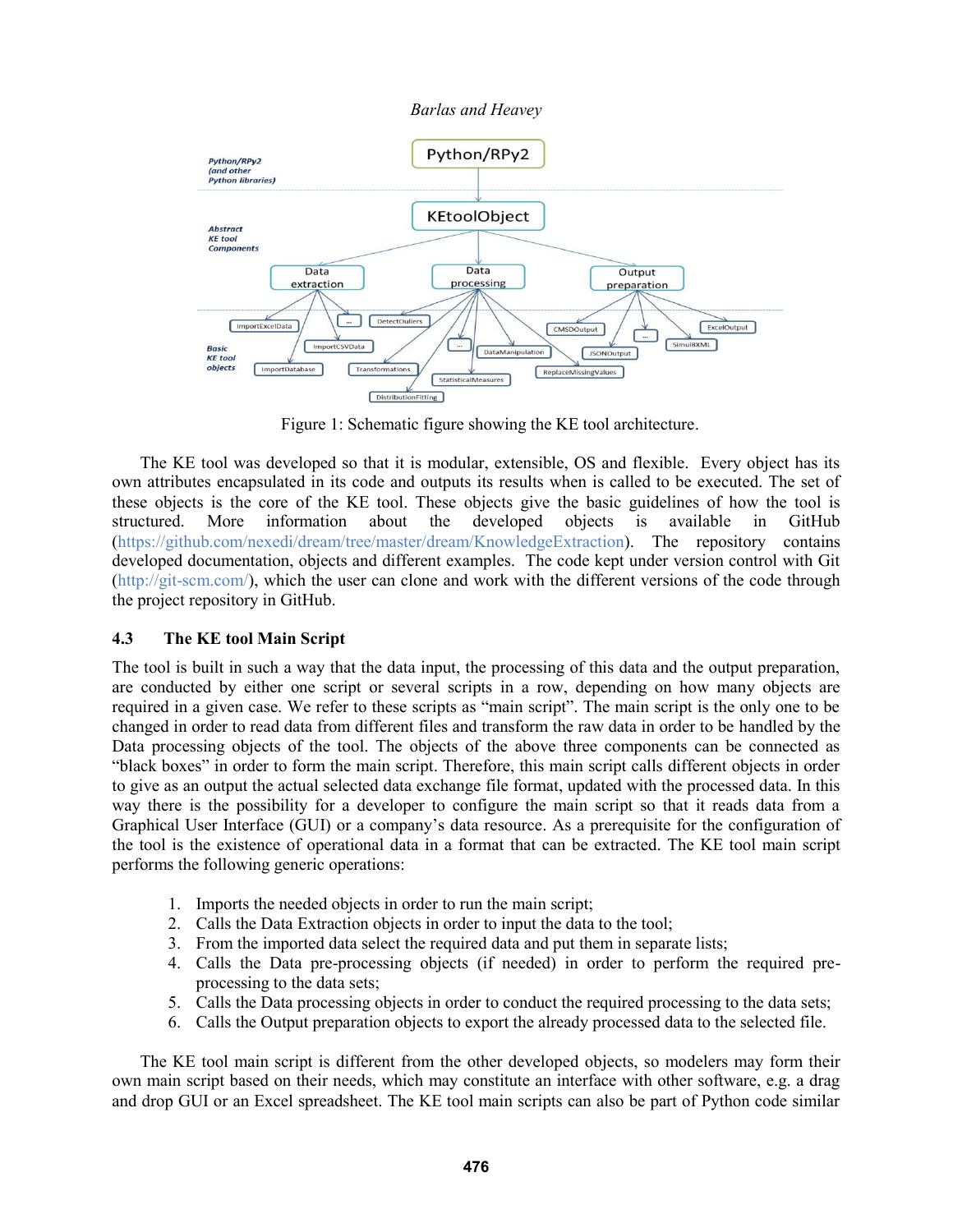to the example reported below. This example will present how the main script of core KE tool objects can be developed and ran. We will examine an assembly and dismantle model, this model contains two sources, one assembly station, one machine, one dismantling station and two exits. Figure 2 illustrates the graphical representation of the model. The machine in this example is subject to failures and again it is assumed that historical data regarding processing times and the times to failures and repairs are available. The data are recorded in an xls file.



Figure 2: Assembly and dismantle model.

Five objects are used in this model. The steps conducted in the main script described are listed below:

- 1. Import the needed objects in order to run the main script (see Figure 3). The user can also use from dream. KnowledgeExtraction. imports import\* to import all the KE tool objects, but it is generally lighter to import only what is required. Also, we imported the xlrd and json Python libraries, these libraries are used to read the Excel document and export the results in the JSON file of the model, respectively.
- 2. Read the necessary data from the given directory and define the worksheets with the different data sets (processing times, time-to-failure and time-to-repair data) (see Figure 4).
- 3. Call the ImportExceldata object and by using its method *Input\_data* with arguments the above defined worksheet and workbook we import the data sets to the tool as Python dictionaries (Figure 5).
- 4. From the imported data (python dictionaries) select the required data and put them into separate lists (see Figure 6).
- 5. Call the ReplaceMissingValues object and apply its method *ReplaceWithMean*, which replaces the missing values with the mean of the non-missing values in the list (see Figure 7).
- 6. Call the *Distributions* (Maximum Likelihood Estimation) and *DistFittest* (Kolmogorov-Smirnov fitting test) objects and apply them to the data. A Kolmogorov-Smirnov test on the processing times data is carried out and it shows that an Exponential distribution is used for the MTTF and MTTR data (Figure 8).
- 7. Call the *CMSDOutput* object to export the already processed data (statistical distributions of processing times, MTTF and MTTR) to the CMSD file of the model (see Figure 9).
- 8. Call the *JSONOutput* object to export the processed data to the developed JSON file of the model (see Figure 10).
- 9. Call the *ExcelOutput* object and using its methods export the statistical analysis and distribution fitting results of the three data categories (see Figure 11).

```
dream.KnowledgeExtraction.ImportExceldata import ImportExceldata
          dream.KnowledgeExtraction.ReplaceMissingValues import ReplaceMissingValues<br>dream.KnowledgeExtraction.DistributionFitting import Distributions
Fromfrom
rrom aream.knowledgeExtraction.DistributionFitting import Distribution<br>from dream.knowledgeExtraction.DistributionFitting import DistFittest<br>from dream.KnowledgeExtraction.ExcelOutput import ExcelOutput
From dream.KnowledgeExtraction.ExcelOutput import ExcelOutput<br>from dream.KnowledgeExtraction.ExcelOutput import ExcelOutput<br>from dream.KnowledgeExtraction.CMSDOutput import CMSDOutput<br>from dream.KnowledgeExtraction.CMSDOut
from xml.etree import ElementTree as et
import xlrd<br>import json
```
Figure 3: Schematic figure showing the code to import the needed objects.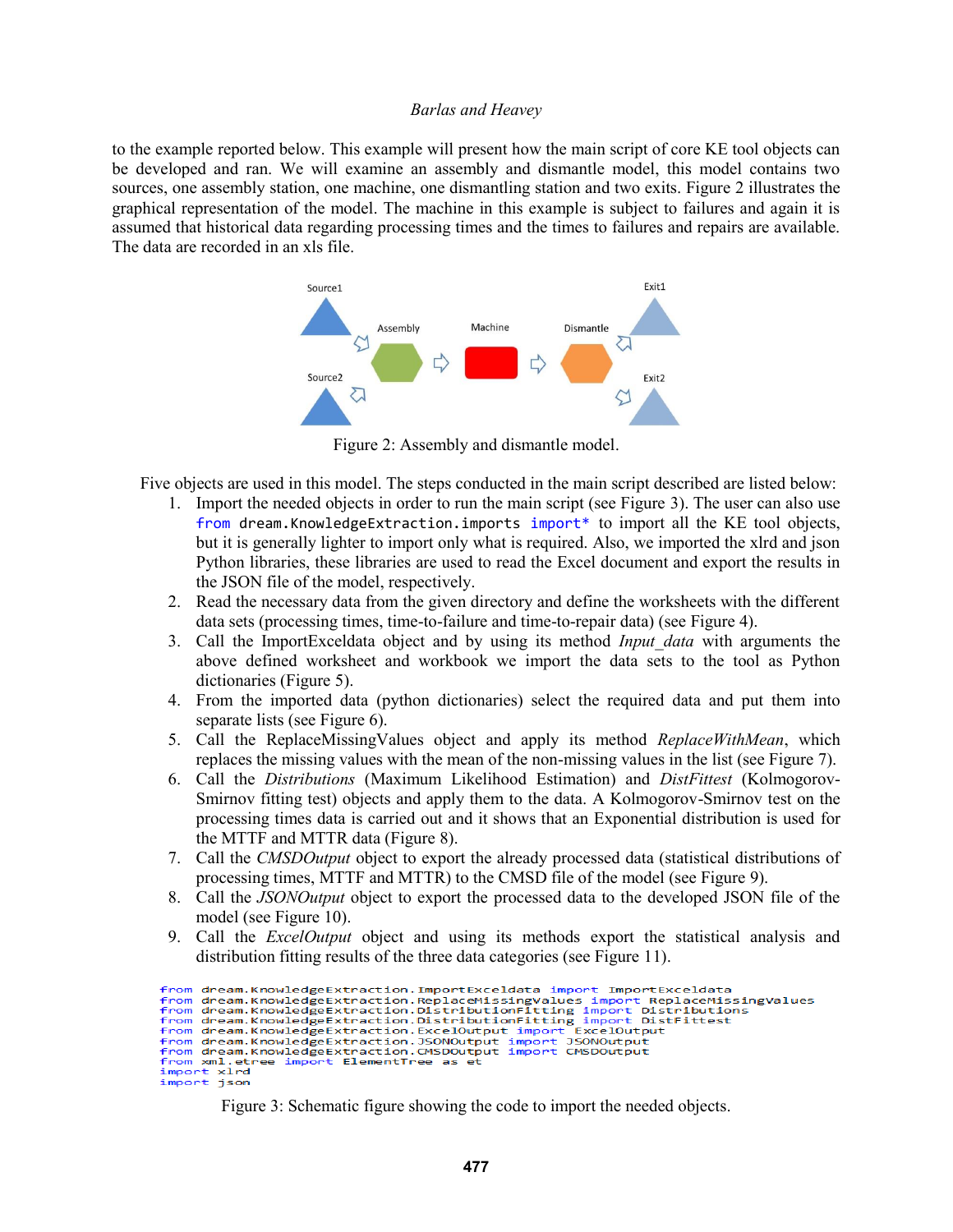```
#Read from the given directory the Excel document with the input data
workbook = xlrd.open workbook('inputData.xls')
worksheets = workbook.sheet_names()
#Define the worksheet with the Processing times data
worksheet_ProcessingTimes = worksheets[0]
worksheet_MTTF = worksheets[1] #Define the worksheet with Time-to-Failure data
worksheet_MTTR = worksheets[2]
                                    #Define the worksheet with Time-to-Repair data
```
Figure 4: Schematic figure showing the code to define the worksheets in the Excel document.

```
A = \text{ImportExceldata}()#Call the ImportExceldata object
                    ing Times dictionary with key the Machine 1 and values the
 Create the Process
 pococcing
           time data
ProcessingTimes = A.Input_data(worksheet_ProcessingTimes, workbook)
                                           Machine 1 and time-to-failure data
MTTF=A.Input_data(worksheet_MTTF, workbook)
                                            .<br>key the Machine 1 and time-to-repair data
                                  narv with
MTTR=A.Input data(worksheet MTTR, workbook
```
Figure 5: Schematic figure showing the code to import data.

```
#Get from the above dictionaries the M1 key and define the following lists with
dataProcTime = ProcessingTimes.get('M1', [])
Proclime = Processing<br>
MTTF = MTTF.get('M1',[])<br>
MTTR = MTTR.get('M1',[])
```
Figure 6: Schematic figure showing the code to select the required data.

```
#Call the ReplaceMissingValues object and replace the missing values in the
      with the mean of the non-missing values
B =ReplaceMissingValues()
ProcTime = B.ReplaceWithMean(ProcTime)
    = B. ReplaceWithMean(MTTF)
MTTF
MTTR = B \cdot ReplaceWithMean(MTTR)
```
Figure 7: Schematic figure showing the code to replace the missing data with the mean value.

```
#Call the Distributions object
C = Distributions()#Call the DistFittest object
D = DistFittest()ProcTime_dist = D.ks_test(ProcTime)
\begin{array}{lll} \texttt{MTTF\_dist} = \texttt{C}.\texttt{Exponential\_distrfit}(\texttt{MTTF})\\ \texttt{MTTR\_dist} = \texttt{C}.\texttt{Exponential\_distrfit}(\texttt{MTTR}) \end{array}
```
Figure 8: Schematic figure showing the code to apply Kolmogorov-Smirnov test and fit Exponential distribution to the data sets.

```
#== Output preparation: Calling the CMSDOutput object outputs the updated values in
the CMSD file of this model == #
tree=et.parse()
exportCMSD=CMSDOutput('CMSD AssemblyDismantle.xml')
stationId1 = 'MI'procTime=exportCMSD.ProcessingTimes(tree, stationId1, ProcTime_dist)
TTF=exportCMSD.TTF(procTime, stationId1, MTTF_dist)
TTR=exportCMSD.TTR(TTF, stationId1, MTTR_dist)
                       tree to a specified file, using the 'utf8' output encoding
           the element
TTR.write('CMSD_AssemblyDismantle_Output.xml',encoding="utf8")
```
Figure 9: Schematic figure showing the code to export the results to CMSD file.

```
#== Output preparation: Calling the JSONOutput object outputs the updated values in
the JSON file of this model==#<br>jsonFile = open('JSON_AssembleDismantle.json','r')
                                                                      #It opens the JSON file
data = json.load(jsonFile)
jsonFile.close()#It
                          loads the file
exportJSON=JSONOutput()
stationId = 'M1'stationia= mi<br>data=exportJSON.ProcessingTimes(data, stationId, ProcTime_dist)<br>data1=exportJSON.TTF(data, stationId, MTTF_dist)
data2=exportJSON.TIR(data1, stationId, MITR_dist)<br>jsonFile = open('JSON_AssembleDismantle_Output.json',"w") #It opens the JSON file
                              data
                       dated
                                        the
jsonFile.write(json.dumps(data, indent=True))
jsonFile.close()
                       #It closes the file
```
Figure 10: Schematic figure showing the code to export the results to JSON file.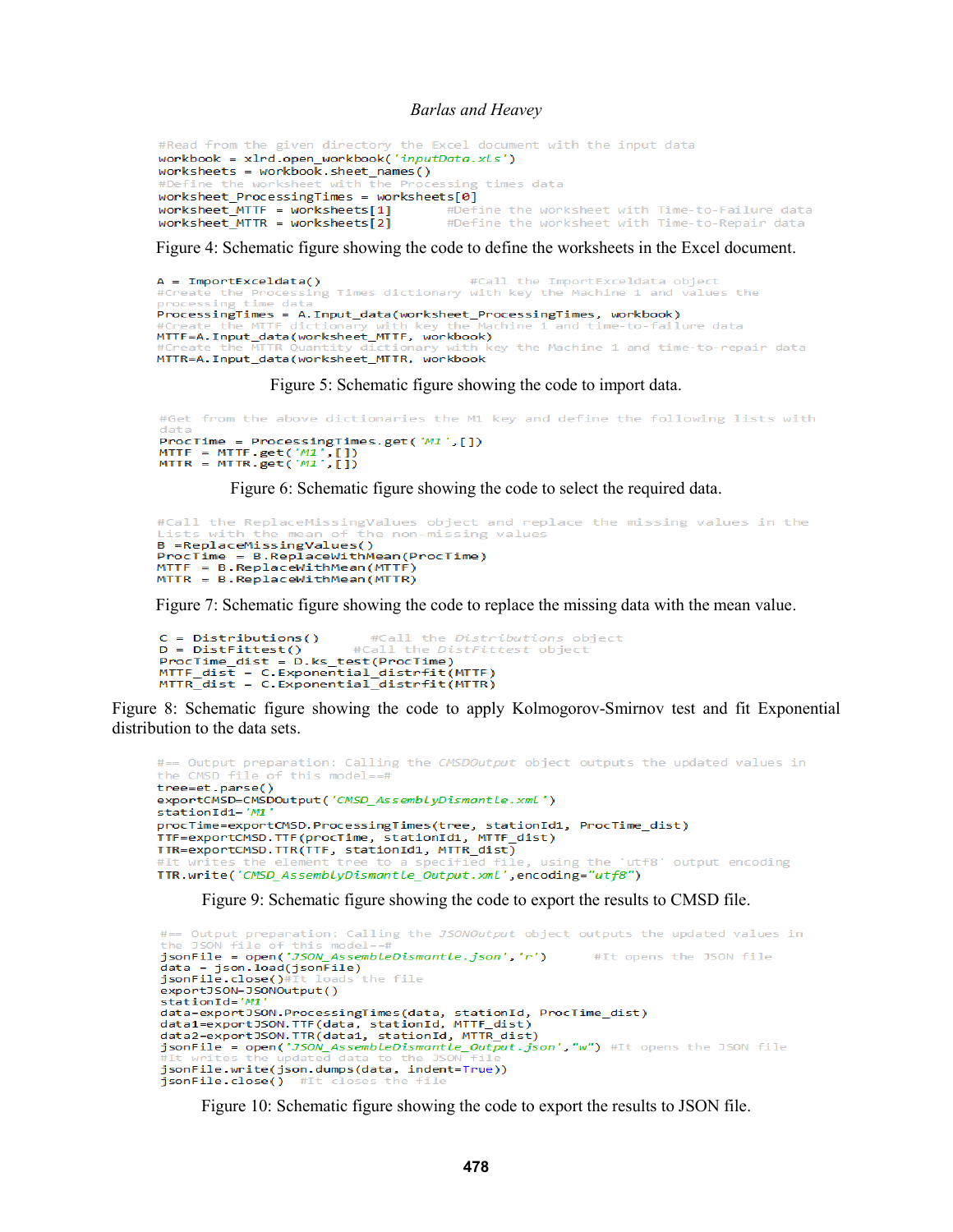```
#== Calling the ExcelOutput object, it exports the outcomes of the statistical
analysis in .xls files ==#
C=ExcelOutput()
C.PrintStatisticalMeasures(ProcTime,'ProcTime_StatResults.xls')
C.PrintStatisticalMeasures(MTTR,'MTTR_StatResults.xls')<br>C.PrintStatisticalMeasures(MTTR,'MTTR_StatResults.xls')<br>C.PrintStatisticalMeasures(MTTF,'MTTF_StatResults.xls')<br>C.PrintDistributionFit(ProcTime,'ProcTime_DistFitResul
C.PrintDistributionFit(MTTR, 'MTTR DistFitResults.xls')
```
Figure 11: Schematic figure showing the code to export the results to Excel files.

The example along with the required files for the execution can be found in GitHub and also it is reported in the KE tool documentation. Figure 12 illustrates the exported Excel spreadsheets showing the results from the distribution fitting analysis for the data set. As we can see the exported results follow a specific template created for better visualization and ease of understanding. Figure 13 illustrates parts of the CMSD and JSON file showing the statistical distribution for the processing time of Machine.

|                | A                           | R                                | C           | D                      | Е                              | F | G           | н |              | л | K |                                 | M        | N        |
|----------------|-----------------------------|----------------------------------|-------------|------------------------|--------------------------------|---|-------------|---|--------------|---|---|---------------------------------|----------|----------|
|                | <b>Distribution Fitting</b> |                                  |             |                        |                                |   |             |   |              |   |   |                                 |          |          |
| $\overline{c}$ | data points                 |                                  |             |                        |                                |   |             |   |              |   |   |                                 |          |          |
| 3              | 046856                      |                                  |             |                        | <b>Kolmogorov-Smirnov test</b> |   |             |   |              |   |   |                                 |          |          |
| 4              |                             | 0.33015 Discrete distributions   |             |                        |                                |   |             |   |              |   |   |                                 |          |          |
| 5              |                             | 0.39976 Poisson                  | lambda      |                        |                                |   | D-statistic |   | p-value      |   |   |                                 |          |          |
| $\overline{6}$ | 0.39459                     |                                  | 0402136     |                        |                                |   | 0.66889     |   | $\Omega$     |   |   |                                 |          |          |
| $\overline{7}$ | 0.41476                     |                                  |             |                        |                                |   |             |   |              |   |   |                                 |          |          |
| 8              |                             | 0.30515 Geometric                | probability |                        |                                |   | D-statistic |   | p-value      |   |   |                                 |          |          |
| $\overline{9}$ | 0.47796                     |                                  | 0.713197    |                        |                                |   | 0.7132      |   | $\mathbf{0}$ |   |   |                                 |          |          |
| 10             | 0.28218                     |                                  |             |                        |                                |   |             |   |              |   |   |                                 |          |          |
| 11             |                             | 0.39835 Continuous distributions |             |                        |                                |   |             |   |              |   |   |                                 |          |          |
| 12             |                             | 0.292 Normal                     | mean        | standard deviation     |                                |   | D-statistic |   | p-value      |   |   |                                 |          |          |
| 13             | 0.23552                     |                                  |             | 0.402136 0.099775      |                                |   | 0.01615     |   | 0.97661      |   |   | <b>Best fitted distrinution</b> |          |          |
| 14             | 0.31804                     |                                  |             |                        |                                |   |             |   |              |   |   |                                 |          |          |
| 15             |                             | 0.48045 Exponential              | rate        |                        |                                |   | D-statistic |   | p-value      |   |   | Normal                          | stdev    | mean     |
| 16             | 0.30981                     |                                  | 2486719     |                        |                                |   | 0.40054     |   | $\Omega$     |   |   |                                 | 0.099775 | 0.402136 |
| 17             | 0.30473                     |                                  |             |                        |                                |   |             |   |              |   |   |                                 |          |          |
| 18             |                             | 0.56391 Gamma                    | shape       | rate                   |                                |   | D-statistic |   | p-value      |   |   |                                 |          |          |
| 19             | 0.31439                     |                                  | 14.36047    | 35.71047               |                                |   | 0.05455     |   | 0.012482     |   |   |                                 |          |          |
| 20             | 0.38504                     |                                  |             |                        |                                |   |             |   |              |   |   |                                 |          |          |
| 21             |                             | 0.51193 Lognormal                | log mean    | log standard deviation |                                |   | D-statistic |   | p-value      |   |   |                                 |          |          |
| 22             | 0.48597                     |                                  | $-0.946186$ | 0.27911                |                                |   | 0.07383     |   | 0.000183     |   |   |                                 |          |          |
| 23             | 0.3048                      |                                  |             |                        |                                |   |             |   |              |   |   |                                 |          |          |
| 24             | 0.34656 Weibull             |                                  | shape       | scale                  |                                |   | D-statistic |   | p-value      |   |   |                                 |          |          |
| 25             | 0.3255                      |                                  |             | 4.502584 0.440261      |                                |   | 0.02029     |   | 0.873853     |   |   |                                 |          |          |
| 26             | 0.27653                     |                                  |             |                        |                                |   |             |   |              |   |   |                                 |          |          |
| 27             |                             | 0.39632 Logistic                 | location    | scale                  |                                |   | D-statistic |   | p-value      |   |   |                                 |          |          |
| 28             | 0.53567                     |                                  | 0402957     | 0057247                |                                |   | 0.02978     |   | 0435665      |   |   |                                 |          |          |
| 29             | 0.43353                     |                                  |             |                        |                                |   |             |   |              |   |   |                                 |          |          |
| 30             |                             | 0.6024 Cauchy                    | location    | scale                  |                                |   | D-statistic |   | p-value      |   |   |                                 |          |          |
| 31             | 0.36676                     |                                  |             | 0.40487 0.061264       |                                |   | 0.07962     |   | 4.02E-05     |   |   |                                 |          |          |

Figure 12: Exported Excel spreadsheet with the distribution fitting analysis of the processing times data of Machine.

| <process></process>                                                                                                                                                                                                                                                                                                                                                                                            | $"M1":$ {                                                                                                         |
|----------------------------------------------------------------------------------------------------------------------------------------------------------------------------------------------------------------------------------------------------------------------------------------------------------------------------------------------------------------------------------------------------------------|-------------------------------------------------------------------------------------------------------------------|
| $\cdots$<br><identifier>M1</identifier><br><operationtime><br/><unit>minutes</unit><br/><distribution><br/><name>Normal</name><br/><distributionparametera><br/><name>stdev</name><br/><value>0.099774514041</value><br/></distributionparametera><br/><distributionparameterb><br/><name>mean</name><br/><value>0.402136291931</value><br/></distributionparameterb><br/></distribution><br/></operationtime> | "name": "Machine",<br>"processingTime": {<br>"Normal": $\{$<br>"stdev": 0.099774514041,<br>"mean": 0.402136291931 |

Figure 13: Parts of the exported CMSD file (left) and the exported CMSD file (right) showing the processing or operation time distribution for the Machine.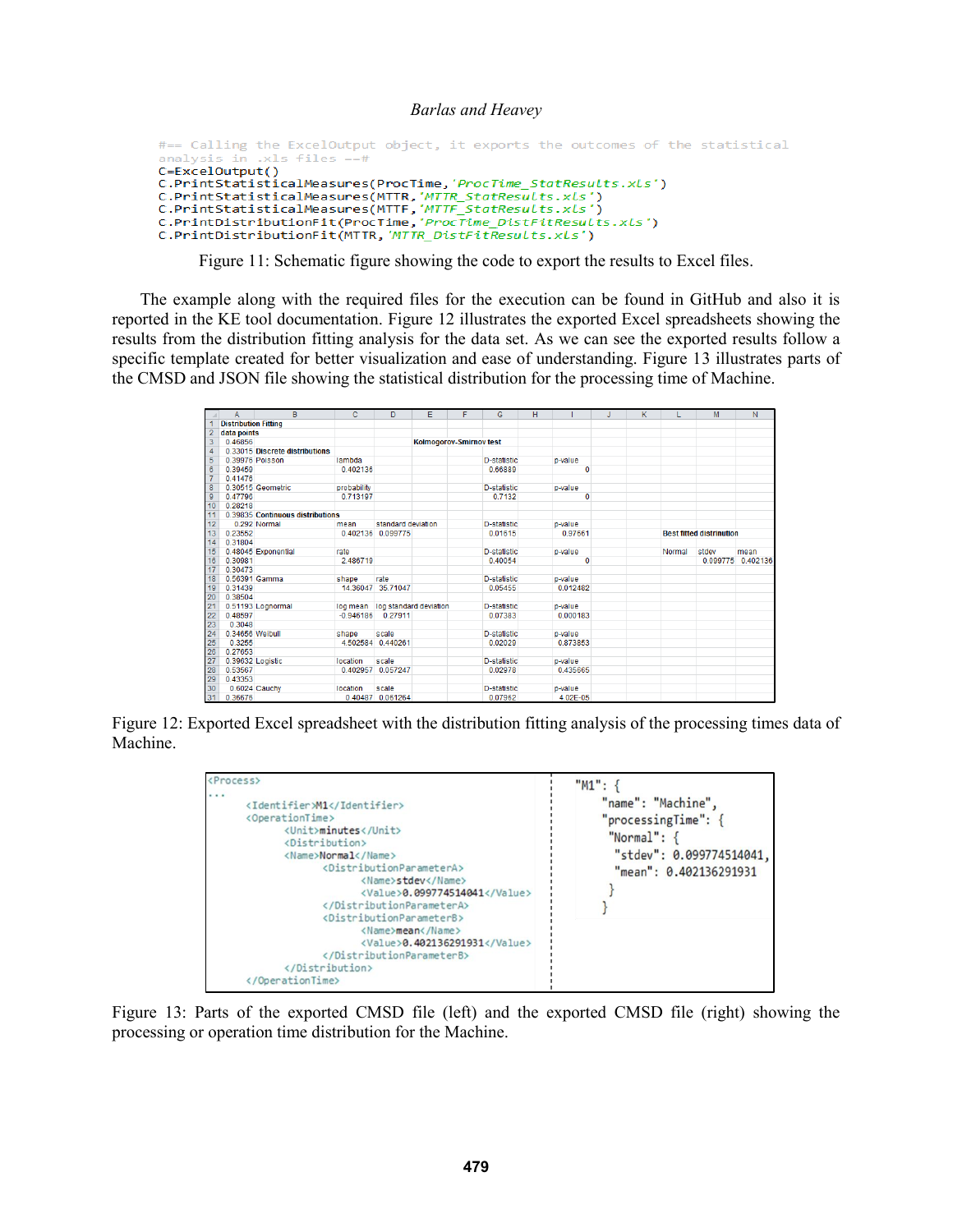# **5 SOFTWARE VERIFICATION**

The main goal of software verification is to assure that that software fully satisfies all the expected requirements. In the case of extremely large simulation models, in which the user needs to import data from different data resources and use several "Data processing" objects the code will be large and sometimes difficult to debug.

# **5.1 Comparison Against COTS**

COTS (Commercial off-the-shelf) data science tools have been around for few decades. These products exist in a highly competitive market, constantly looking to increase their performance Whenever we build a new KE tool object in the "Data processing" component, we compare the results against a COTS alternative. The methods from the *ReplaceMissingValues*, *DetectOutliers*, *Transformations*, *DataManipulations*, *StatisticalMeasures* and *DistributionFitting* objects have all been tested against Microsoft Excel, EasyFit (http://www.mathwave.com/easyfit distribution-fitting.html), STATISTICA (http://www.statsoft.com/Products/STATISTICA/) and Minitab (http://www.minitab.com/en-us/). It is verified that there is no difference between the two approaches. Of great help in this verification process is the ExcelOutput object, where the results from the statistical and distribution fitting analysis are exported into the Excel spreadsheet.

# **5.2 Unit Testing**

Unit testing (Zhu et al. 1997) is used in the KE tool in order to ascertain the code's reliability in different versions. Unit testing will detect errors introduced in different versions each time a model is sufficiently verified (using the approaches described above). This is done by storing the outcome from the KE tool in a test dump folder. A particular test Python script can automatically execute all the tests that are already committed in the project (see Figure 14). Basically this script runs all the test models and compares their results to the expected ones. For every test there are three possible results: "error" that means the code crashed, "fail" that means that the outcome was different than the expected and "ok" that means the model yielded the expected outcome. In the case of errors the cause is also appeared in the console at the end of the test. Unit testing is used to check the outcome of the data processing objects, the simulation results and the syntax of the exported file.



Figure 14: Example of the KE tool unit testing.

## **5.3 XML and JSON Validators**

XML and JSON validation is the procedure of testing XML and JSON files, respectively, to verify that they are well-structured. A well-structured file follows the basic syntactic rules of XML, which are the same for all XML documents. A valid document also respects the rules dictated by a particular Document Type Definition (DTD) or XML/JSON schema, according to the application-specific choices.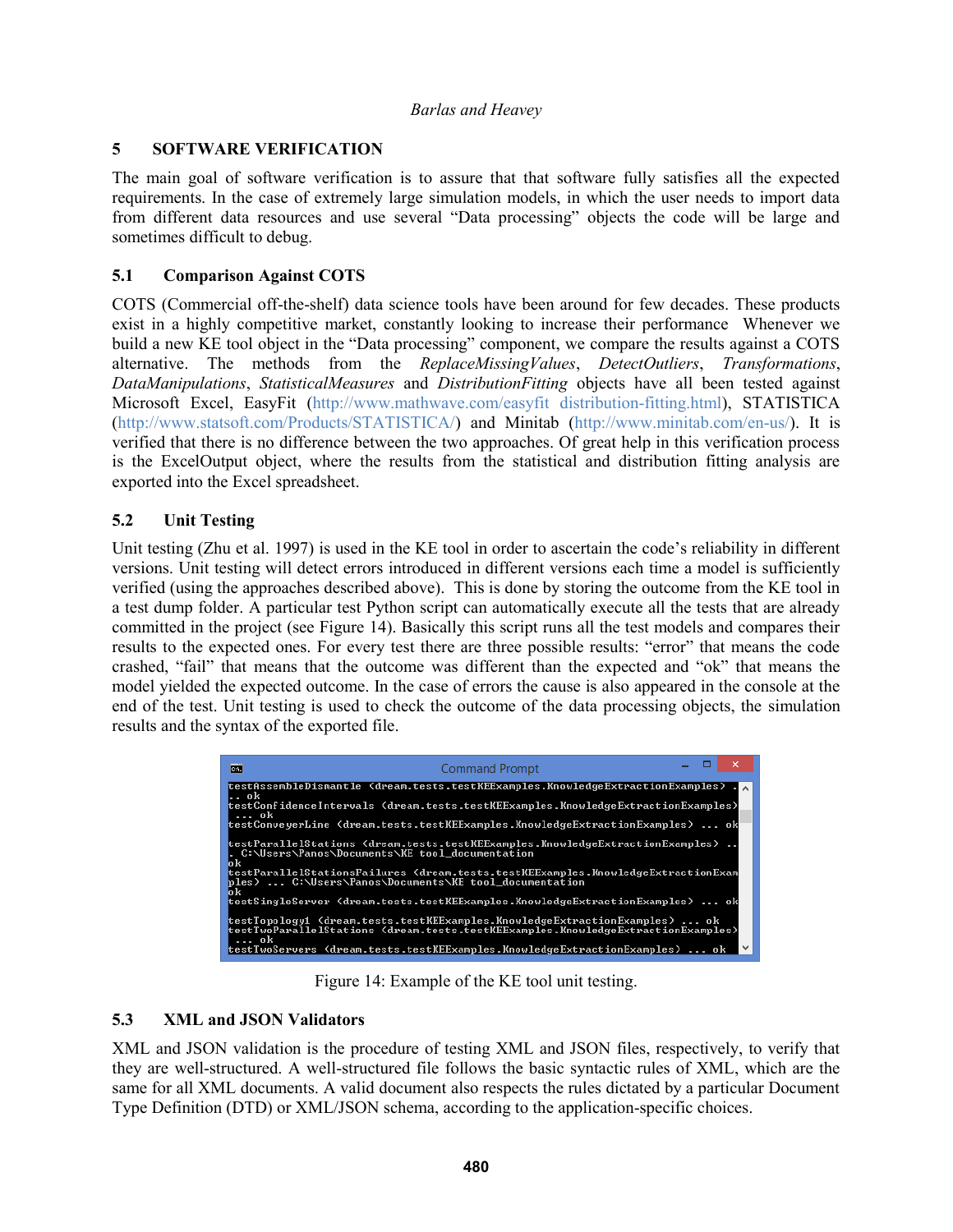Possible errors in XML or JSON files will cause errors stopping the execution of the simulation model. Therefore, it is of great importance to validate the exported XML or JSON output from the KE tool. This can be done as there are available online validators for both exported file types. For the exported XML files, i.e. CMSD (SISO 2010) and Simul8 XML we use the XML validators provided by the w3schools.com (http://www.w3schools.com/xml/xml\_validator.asp) and Validome (http://www.validome.org/xml/). For the exported JSON files, we use the JSONLint validator (http://jsonlint.com/). In these validators all you have to do is to simply copy and paste in the provided window the XML/JSON document and then click the "Validate" button. Syntax errors or the message that the document is valid appear after clicking the button.

## **6 CASE STUDIES**

The KE tool was used in three industrial cases. One case study came from a Multinational Corporation (MNC) and the other two from SMEs. A summary description of the three companies can be seen in Table 1.

| <b>Sector</b><br>Company |             | <b>Size</b>                               | <b>Production Processes</b>                                                                                                                                                                                         | Data                                                                                                                            |  |
|--------------------------|-------------|-------------------------------------------|---------------------------------------------------------------------------------------------------------------------------------------------------------------------------------------------------------------------|---------------------------------------------------------------------------------------------------------------------------------|--|
|                          | Medical     | $[1500-2000]$<br>Employees,<br><b>MNC</b> | Approximately 63 product lines<br>and 857 end product codes,<br>described as a diverse product<br>range. Total output in 2012 was<br>5.9m units.                                                                    | Data rich company,<br>MES and ERP are<br>used to store process<br>data, spreadsheet for<br>scheduling.                          |  |
| $\overline{2}$           | Prototyping | $[10-20]$<br>Employees,<br><b>SME</b>     | A contract manufacturing service<br>bureau with a wide range of<br>innovative manufacturing<br>technologies for early models<br>and prototypes in different<br>development phases up to small<br>series production. | Information about<br>customers and<br>projects stored in a<br>database, spreadsheet<br>for data concerning<br>the stock levels. |  |
| 3                        | Textile     | $[150-200]$<br>Employees,<br><b>SME</b>   | The company receives orders for<br>both machines and lines. It is<br>quite common for a client to<br>order a full line, which is built in<br>its entirety at the company.                                           | Manual paper based<br>data recording, and<br>accounting software<br>not used extensively.                                       |  |

|  | Table 1: Overview of the pilot cases in which the KE tool is applied. |  |  |
|--|-----------------------------------------------------------------------|--|--|
|  |                                                                       |  |  |

Below we list the approaches developed by the KE tool for these case studies.

 Case 1 was an ideal chance to validate the tool, since it is a data rich company. The test included comparison of the time consumption and data quality to a traditional industrial approach to IDM. This manual procedure consists of: manual data extraction, data filtering and cleaning and data transformations using MS Excel, and distribution-fitting using a commercial software solution. Also, the data quality was validated using hypothesis testing, with a level of significance equal to 95%, on the output results of the simulation model in three Key Performance Indicators (KPIs). Based on the validation results, the use of the KE tool reduced the needed time for arranging input simulation data from 350 minutes (5 hours and 50 minutes) to 65 minutes (1 hour and 5 minutes), a reduction of 81% contrasted to the traditional approach (Barlas, Heavey, et al. 2015). Furthermore, the quality of input data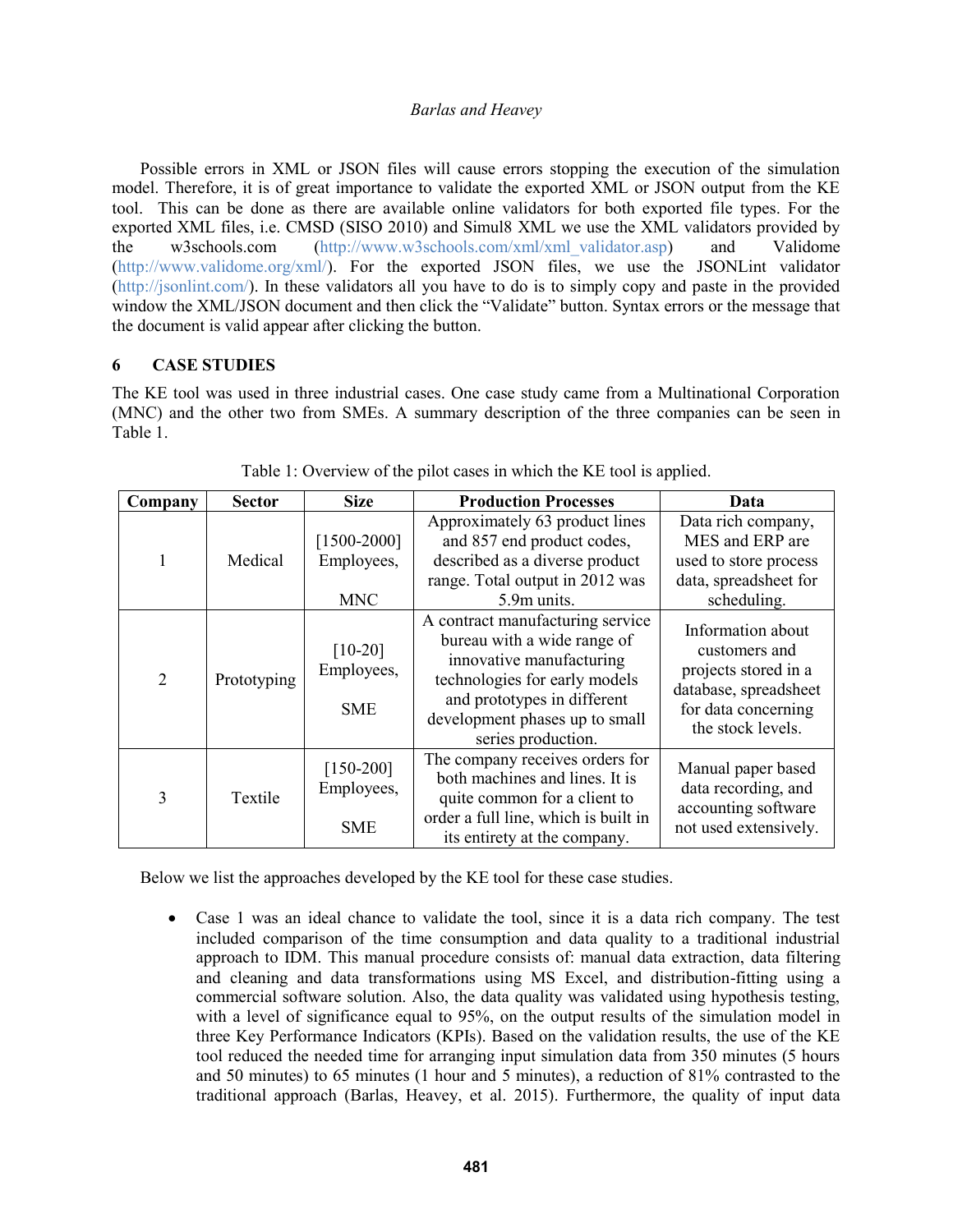using the KE tool is also tested using statistical hypothesis test and it is proven to be similarly reliable as for the manual approach.

 Cases 2 and 3 as regular SMEs, where the use of DES has received a low level of research by academics and simulation practitioners. In our efforts to support the use of DES in SMEs we developed an approach that facilitates not only the IDM process but also the data collection process since the majority of SMEs don't collect operational data. Figure 15 illustrates a high level representation of the developed approach. The numbered labelled arrows demonstrate the sequence of the generic steps. This approach makes use of the OS modules of the DREAM simulation platform including the KE tool, DREAM GUI (Graphical User Interface) and SE (Simulation Engine). Additionally, an OS relational database, a templating system (Workplan) developed in MS Excel and a GUI to update the database are used. From the description of the required tools, special care was given in order to apply tools that are either already available in a typical SMEs network environment (MS Excel) or easily accessible and customizable since they are OS.





## **7 CONCLUSIONS AND FUTURE WORK**

We presented a developed OS tool that offers features that cover the three phases of the IDM process (Data collection, Data processing and Data interface). The paper justifies why we developed the tool in Python and used the RPy2 library. The KE tool which is OS consists of objects that can be used by developers customized for automation of input data management, by integrating the developed objects into a main python script. The tool can output data to an XML format that follows the CMSD format, a spreadsheet customized for SME application, a data format that uses the SIMUL8 XML specification and a JSON format. The OS tool has documentation and is available in GitHub where different versions can be tested using a unit test facility. As we stated above an essential precondition for the employment of the tool is the existence of an IT data repository. Barlas and Heavey (2016) noted that a limitation for the automation of DES applications is the lack of a well-structured database management systems. Future work would be the development of a GUI to facilitate configuration of the tool.

## **ACKNOWLEDGMENTS**

The research leading to the results presented in this paper has received funding from the European Union Seventh Framework Programme (FP7-2012-NMP-ICT-FoF) under grant agreement n° 314364.

# **REFERENCES**

Aufenanger, M., A. Blecken, and C. Laroque. 2010. "Design and Implementation of an Mda Interface for Flexible Data Capturing." *Journal of Simulation* 4 (4):232-241.